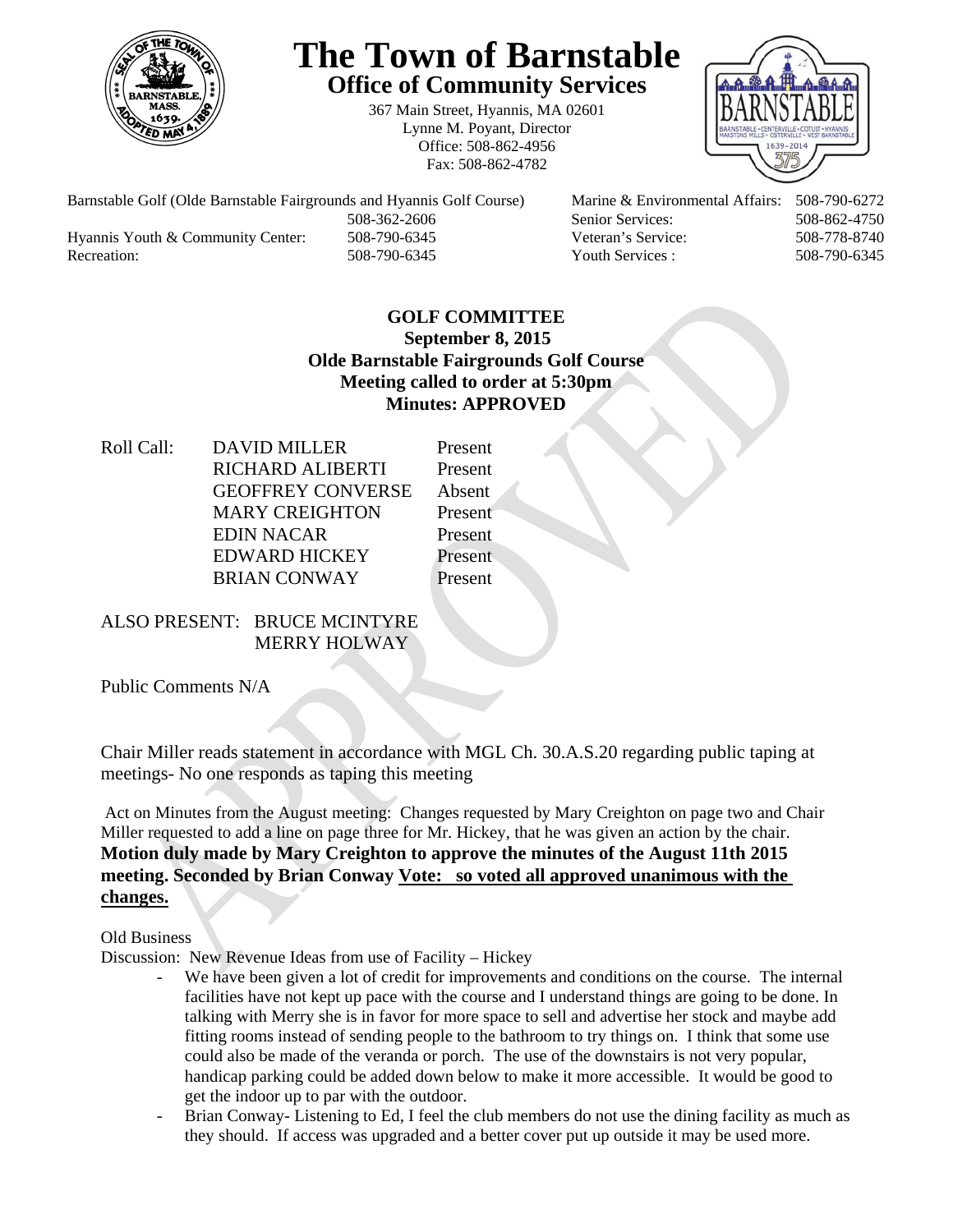- Bruce- I feel it is a part of the experience and should be upgraded because it is a part of the business
- Chair Miller-Historically the membership has not supported it as much as it should
- Bruce- Member support at either concession has been very limited. We went through a span of 5 years where no money was spent on capital improvement for various reasons. We have a plan in affect and we need to start with the roofs and decks to secure the buildings then we can move inside and do more updates. Ed's points are valid and I hope to see many improvements completed over the next 4 or 5 years.
- Chair Miller asked Ed if he looked into using this room we are in for anything else. Ed- there were no strong ideas it is difficult to do functions down here.

#### Discussion: Need for Drinking Water on the Courses

 -Chair Miller- Is there any way we can re visit the limited drinking water on the course. -Bruce- There is limited water on the golf courses; I have talked to Scott Allen and discussed ways to fix the situation especially on the hot days. There are many options we could look at and I will discus them with the concessionaires, we do not want to take money away from them. Topic discussed

 -Ed Hickey- The board of health can be an issue with the water on the course -Edin Nacar- We don't want to take money from the concessionaires

#### Status: Master Plan Education

-Chair Miller- We have not done to much with this yet. It is one of our main goals for the year and we need to get going on this because it will go into our annual report. Some of the items we had discussed were getting an article in the Patriot, inviting members of Town Council and the membership association to attend the golf committee meetings.

-Bruce- The committee, staff and members also need to spread the word to everyone and let them know what we are trying to do and where they can get information.

-Mary-We should start with the fact that the renovation cost will not be passed down to the membership not the irrigation.

-Chair Miller- Should we ask Tip Phillips to come to next meeting

-Brian Conway- We should formally invite them to the meetings and share as much information as possible so they can also help promote and understand what we are trying to do at the courses -Bruce- To remind everyone what we are trying to do is put Hyannis Golf Course on the same level as Olde Barnstable as a premier golf facility

 Ed Hickey- Asked Bruce if there was someone to replace him if he were to get hired by the USGA? Chair Miller and Bruce- respond to Ed's question

#### Review Rate Approval Letter to Town Manager

Chair Miller- Geoff Converse and Brian Conway had a few word changes that I will include it the letter, does anyone else have any comments? No One responds Chair Miller asks for to vote to approve and send letter.

#### **MOTION TO APPROVE AND SEND LETTER DULY MADE BY BRIAN CONWAY SECONDED BY MARY CREIGHTON Vote: so voted unanimously**

New Business

#### Golf Director's Report- Bruce McIntyre

-Recently we did a two day photo shoot to upgrade our digital photo inventory to for new marketing opportunities and brochure possibilities

-We are doing an upgrade to our website to make it more interactive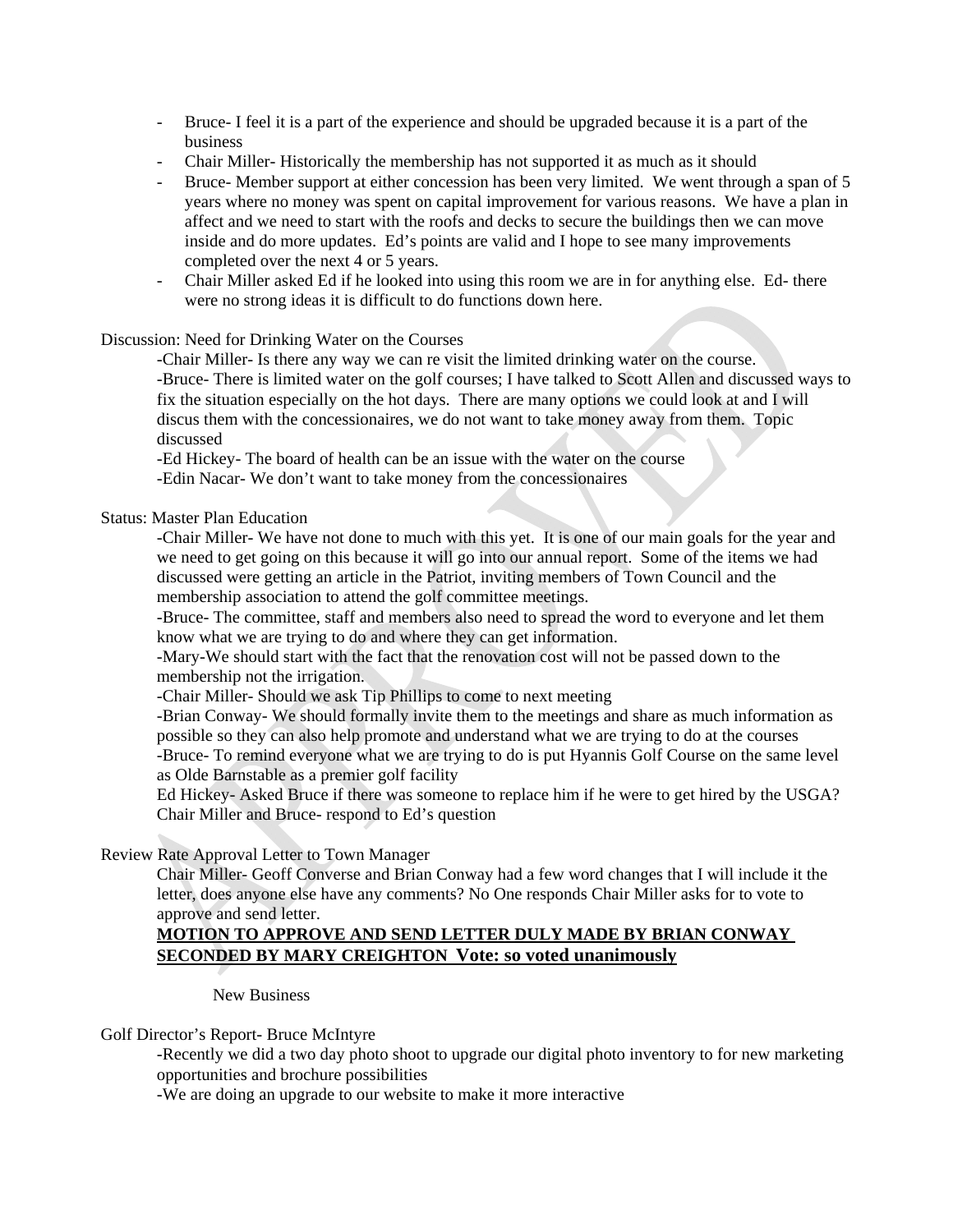-We also did new drone video flyovers for a new TV spot that you will soon see promoting OBF 3 years in a row voted a top 25 public golf course in New England. We also will be running one with the special at Hyannis

-There have been large email blasts going out and the \$59 Mon- Thursday special at Hyannis has been doing very well

-August was a very strong month for both courses between the 2 course we are up \$55K in revenue -The new member incentive program will start Sept  $15<sup>th</sup>$ , you will get 6 months of free golf and the membership will run through 3/31/17

-ADA project is going along very slowly we have run into a few issues, the insulation was going in today hopefully it will be done by the end of September, lets hope there are no more issues and the project can continue

Director of Golf Maintenance Report-Bruce McIntyre

-August was a tough month with the heat for both courses; I believe we made it through with flying colors. We fertilized both courses last week with an organic ferlilizer and we top dressed the greens -We will also be doing some aerating over the next few weeks on tees and fairways, greens we will be doing after Columbus Day.

Brian Conway- Asked about the rent collected being low at OBF. Bruce- We should be receiving a check soon, there should be no problem

Ed Hickey asked about the restaurant contract. Bruce explained the contract situation at the restaurants and in the Town of Barnstable.

Edin Nacar- Has the thought of a 2 year membership be brought up by anyone yet Bruce – No two years would bring in to many issues

Closing Public Comments - NONE

## **MOTION TO ADJOURN DULY MADE BY MARY CREIGHTONSECONDED BY ED HICKEY**

 **Vote: so voted unanimously**

Adjourn: Time 6:15 PM

Respectfully submitted Wayne R. Malcolm Recording Secretary

Public files are available for viewing during normal business hours